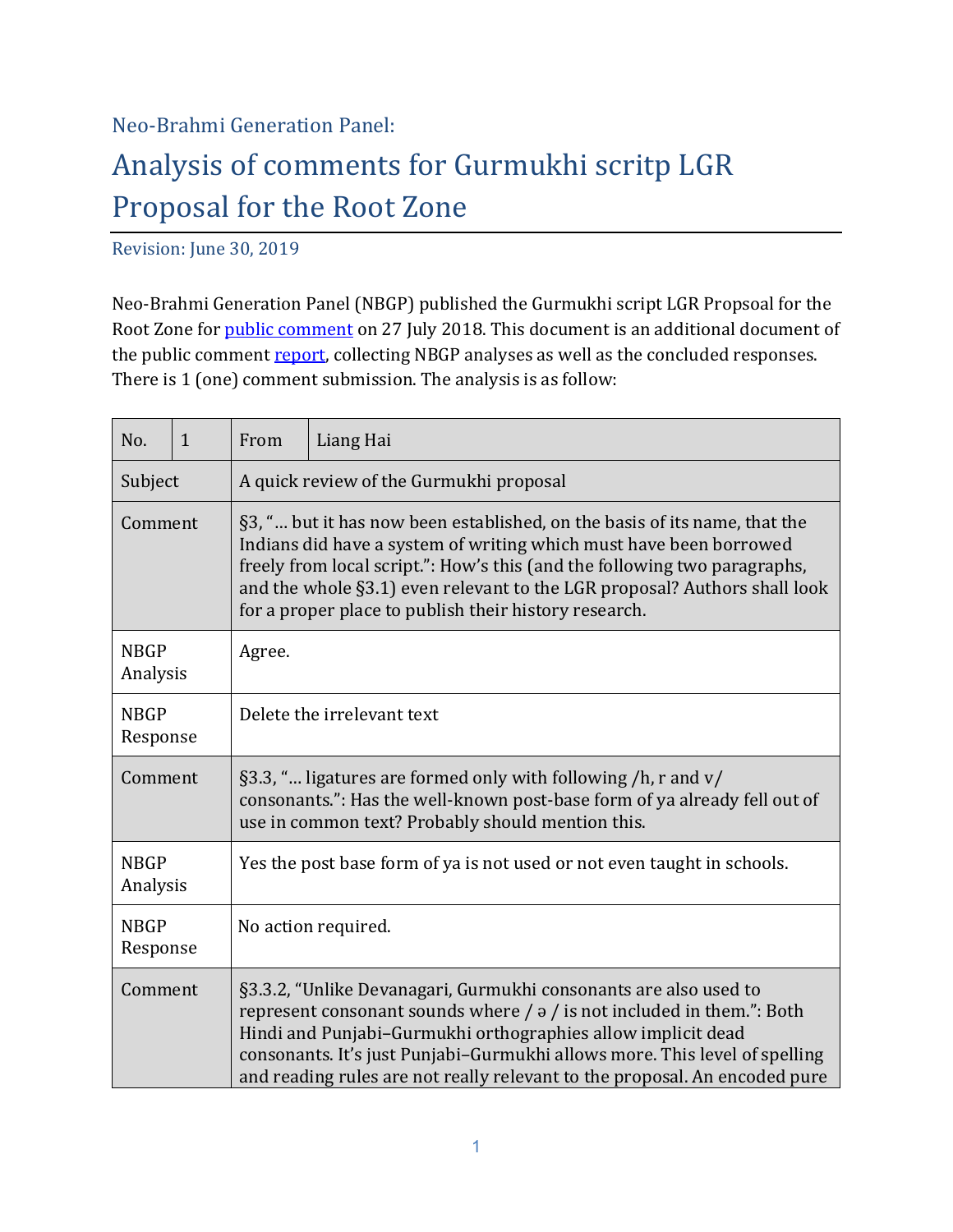|                         | killer (virama/halant) is only used when the mark or its conjunct-forming<br>effect visually exists.                                                                                                                                                                                                                                                                                                          |
|-------------------------|---------------------------------------------------------------------------------------------------------------------------------------------------------------------------------------------------------------------------------------------------------------------------------------------------------------------------------------------------------------------------------------------------------------|
| <b>NBGP</b><br>Analysis | This is just meant to highlight the difference between Gurmukhi and<br>Devanagari consonants.                                                                                                                                                                                                                                                                                                                 |
| <b>NBGP</b><br>Response | No action required.                                                                                                                                                                                                                                                                                                                                                                                           |
| Comment                 | §3.3.2, 'In Gurmukhi, virama ""(" (U+0A4D) is used in place of halant "")"<br>$(U+094D)'$ : This sentence only brings confusion. $U+094D$ as a Devanagari-<br>specific character has nothing to do with Gurmukhi. Are the authors going<br>to clarify such relationship between other cognate graphemes too?                                                                                                  |
| <b>NBGP</b><br>Analysis | We agree that there is no need, it should just be in Gurmukhi virama "Q"<br>(U+0A4D) is used to create conjuncts                                                                                                                                                                                                                                                                                              |
| <b>NBGP</b><br>Response | Modify the text in 3.3.2.                                                                                                                                                                                                                                                                                                                                                                                     |
| Comment                 | §3.3.4: "Suprasegmental" is not an appropriate term here, since at least<br>gemination is segmental. Also, according to §3.3.4.1 and §3.3.4.2, the<br>nasality is not pure nasalization of vowels but is segmental nasal<br>consonants also.                                                                                                                                                                  |
| <b>NBGP</b><br>Analysis | Text needs to be changed                                                                                                                                                                                                                                                                                                                                                                                      |
| <b>NBGP</b><br>Response | Following text added to clear the confusion.<br>"The main function of these symbols is to denote nasalation of vowel<br>(tippi), which is a superasegmental phoneme but it is also used to denote<br>the gemination of nasal consonants which is segmental. The symbol addak<br>is also used to denote the stress (as in ikk and germination is in<br>ikki) which is supasegmental. Bindi is supersegmental." |
| Comment                 | §3.3.4.2, rule 1: The detailed phonetic spelling logic (eg, " the forms of u,<br>uu vowels after any other vowel ") is not really relevant to text encoding.                                                                                                                                                                                                                                                  |
| <b>NBGP</b><br>Analysis | Agree with the comment.                                                                                                                                                                                                                                                                                                                                                                                       |
| <b>NBGP</b><br>Response | Modify the text in 3.3.4.2.                                                                                                                                                                                                                                                                                                                                                                                   |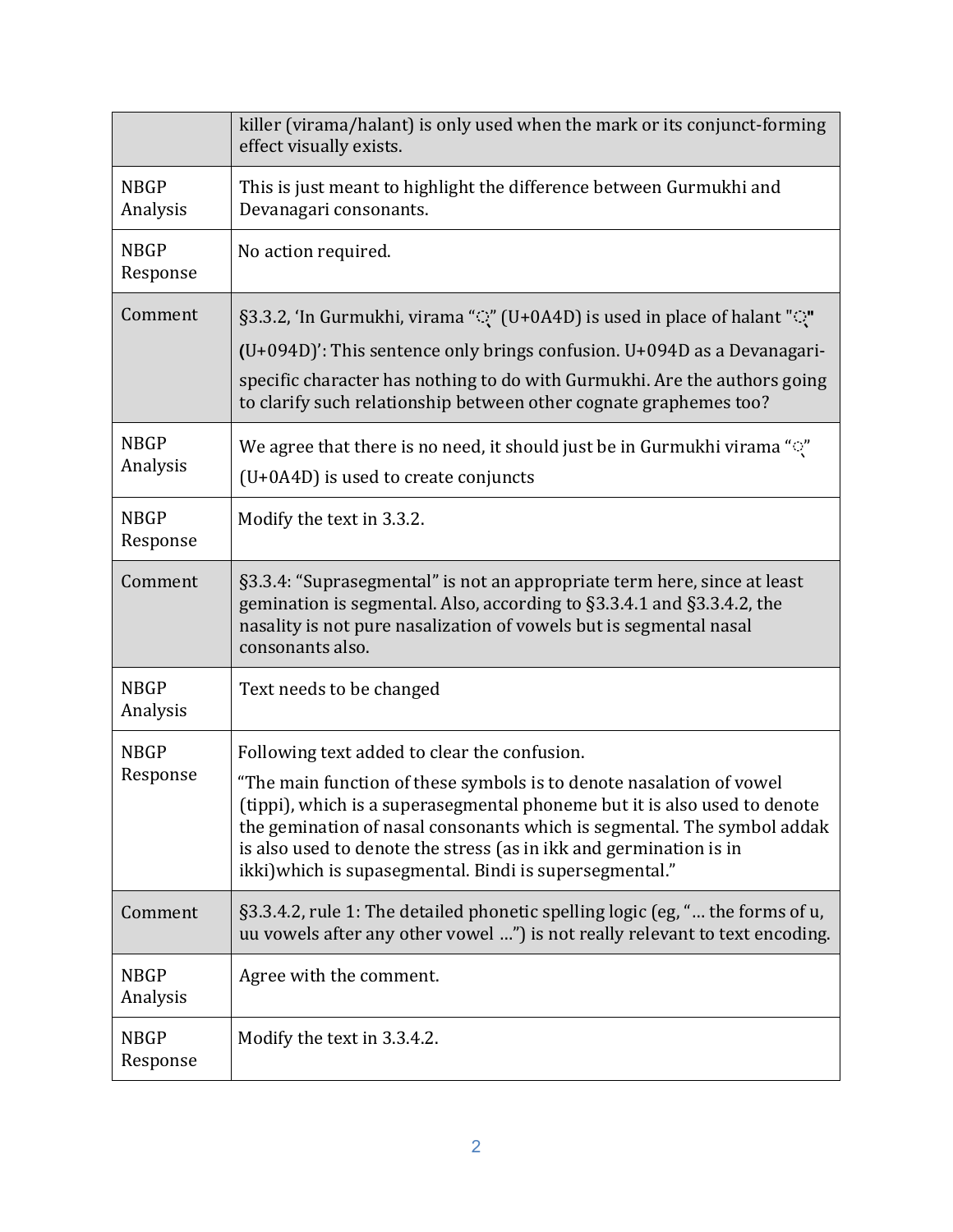| Comment                 | $\S$ 3.3.4.3, "In these letters, NGA ( $\overline{5}$ ) and NYA ( $\overline{e}$ ) are nasal consonants so<br>these are stressed or doubled by the nasal sign tippi.": Suspicious<br>explanation. What about na and ma then?                                                                                         |  |
|-------------------------|----------------------------------------------------------------------------------------------------------------------------------------------------------------------------------------------------------------------------------------------------------------------------------------------------------------------|--|
| <b>NBGP</b><br>Analysis | Agree with the comment.                                                                                                                                                                                                                                                                                              |  |
| <b>NBGP</b><br>Response | Text modified in 3.3.4.3 as "In these letters, NGA ( $\overline{5}$ ) and NYA ( $\overline{5}$ ) are<br>stressed or doubled by the nasal sign tippi."                                                                                                                                                                |  |
| Comment                 | §3.3.4.4, "But in Gurmukhi, these letters can also be written as a single<br>unit ": There's a difference between writing and encoding.                                                                                                                                                                              |  |
| <b>NBGP</b><br>Analysis | As already discussed in detail, some of the letters can be encoded in more<br>than one way                                                                                                                                                                                                                           |  |
| <b>NBGP</b><br>Response | No action required.                                                                                                                                                                                                                                                                                                  |  |
| Comment                 | §3.3.5, "Some of the character combinations  are encoded using ZWJ and<br>ZWNJ.": How are multiple-vowel-sign clusters encoded using ZWJ/ZWNJ?                                                                                                                                                                       |  |
| <b>NBGP</b><br>Analysis | As already discussed in detail there are cases such as in old or religious<br>text, where a typical visual shape of an akshar is desired, such as two<br>vowel signs attached with a consonant. For rendering such shapes<br>ZWJ/ZWNJ is placed between the two vowel signs.                                         |  |
| <b>NBGP</b><br>Response | No action required.                                                                                                                                                                                                                                                                                                  |  |
| Comment                 | §4.1.3: Visarga is used for marking abbreviations according to §3.3.4.5.<br>Need to clarify this either in this section or in §4.1.3.                                                                                                                                                                                |  |
| <b>NBGP</b><br>Analysis | Clearly mentioned in section 4.1.3 and 3.3.4.5                                                                                                                                                                                                                                                                       |  |
| <b>NBGP</b><br>Response | No action required.                                                                                                                                                                                                                                                                                                  |  |
| Comment                 | §4.1.6, "These characters can occur as single character words, but in TLD,<br>single character labels are not allowed, so these letters will not be added.":<br>Should introduce and better discuss the usage of them in "single character<br>words", as those words can presumably appear in multi-word labels too. |  |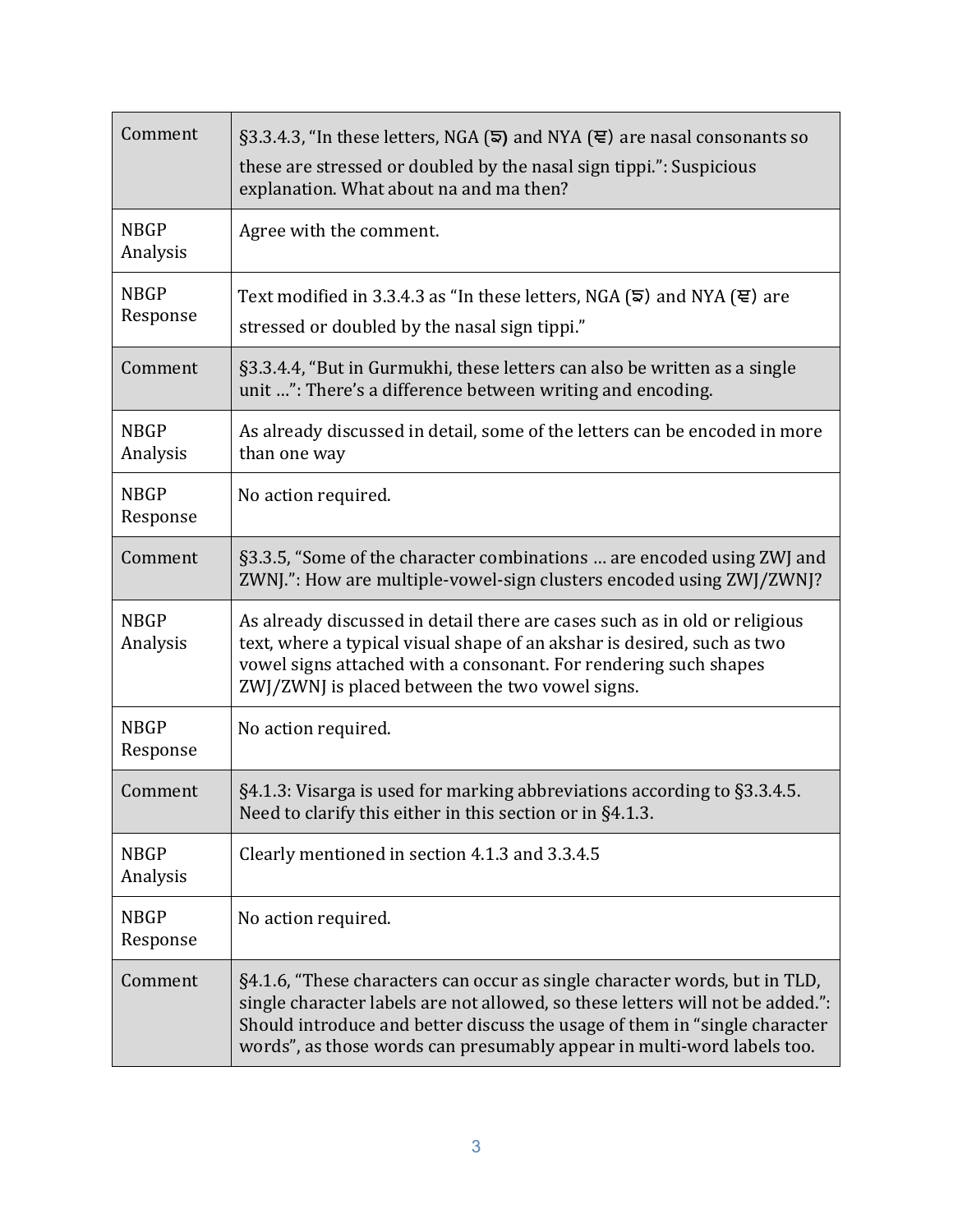| <b>NBGP</b><br>Analysis | These characters cannot occur alone in Gurmukhi text, so they cannot be<br>part of any Gurmukhi word. They always come with some specific vowel<br>signs only.                                                                                                                              |
|-------------------------|---------------------------------------------------------------------------------------------------------------------------------------------------------------------------------------------------------------------------------------------------------------------------------------------|
| <b>NBGP</b><br>Response | No action required.                                                                                                                                                                                                                                                                         |
| Comment                 | §4.1.6: Also, since a/aira is also a vowel carrier, the section needs to be<br>worded more accurately.                                                                                                                                                                                      |
| <b>NBGP</b><br>Analysis | Agree with comment.                                                                                                                                                                                                                                                                         |
| <b>NBGP</b><br>Response | Added more explaination about aira in 4.1.6                                                                                                                                                                                                                                                 |
| Comment                 | §5.3, "It is very easy for a native language speaker to count the number of<br>syllables in a sequence": Don't exaggerate. The split of phonetic syllables<br>and orthographic syllales in Indic scripts makes it often confusing for<br>native users to count a certain type of syllables. |
| <b>NBGP</b><br>Analysis | Agree with the comment.                                                                                                                                                                                                                                                                     |
| <b>NBGP</b><br>Response | Text modified as<br>"In Gurmukhi, syllables where $/(a)/$ vowel follows a consonant, are not<br>marked at the orthographic level. But native speakers know whether<br>there is a syllable or not at the phonological level when they pronounce<br>the word."                                |
| Comment                 | §5.3, "The definition is a combination of 2 rules": Similar streamlined<br>rules/patterns should be included in other scripts' corresponding sections<br>in their LGR proposals. Also, the "{CH}" part in the pattern is worth<br>considering by authors of the other proposals.            |
| <b>NBGP</b><br>Analysis | Agree with the comment.                                                                                                                                                                                                                                                                     |
| <b>NBGP</b><br>Response | No action required.                                                                                                                                                                                                                                                                         |
| Comment                 | §5.3, 3rd table, row 2, "Zero or one Consonant + Virama/Addak sequence<br>followed by consonant is a syllable": `CA` is a preceding orthographic<br>syllable and is not relevant to this rule. The rule above the table is not<br>even consistent with the original introduction.           |